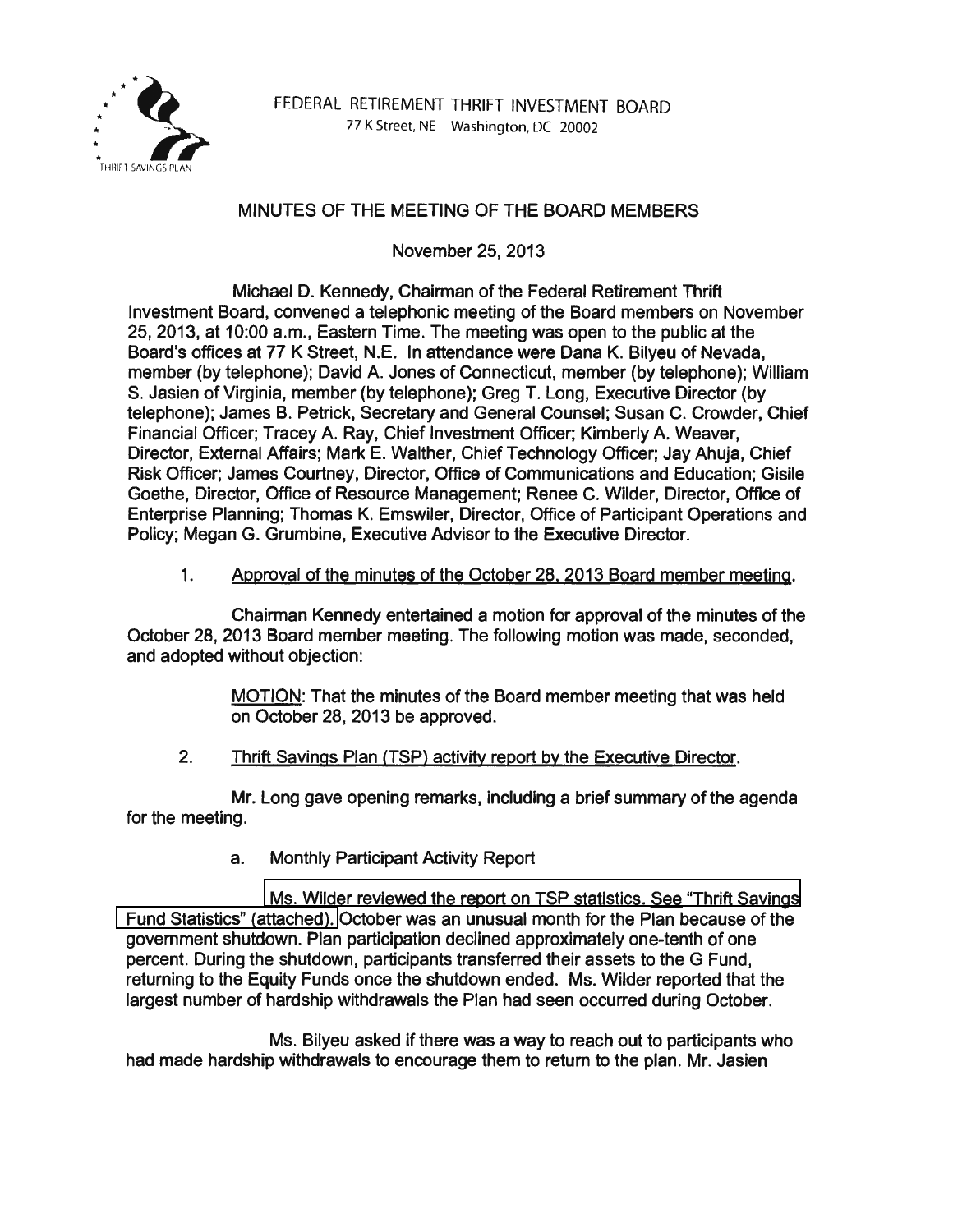asked if participants could be automatically re-enrolled. Ms. Wilder and Mr. Long noted the importance of long-term planning for automatically re-enrolling participants making hardship withdrawals.

b. Monthly Investment Performance Report

[Ms. Ray reviewed the fund performance memorandum, entitled](http://www.frtib.gov/pdf/minutes/MM-2013Nov-Att2.pdf)  ["October 2013 Performance Review-](http://www.frtib.gov/pdf/minutes/MM-2013Nov-Att2.pdf) G, F, C, S, I, and L Funds" (attached). Inflows and outflows for the G Fund were high for the month of October as a result of the budget crisis and the government shutdown. Ms. Ray confirmed that the Plan was capable of handling the volume of transactions. Ms. Ray agreed to provide figures to gauge how much of the changes in fund balances were due to participant asset allocation choices and how much of the changes were due to market performance.

c. Legislative Report

Ms. Weaver reported on the semi-annual Employee Thrift Advisory Council (ETAC) meeting. Major issues discussed at the meeting included the Mercer Report recommending changes to the L Fund Asset Allocation and changing the default fund for auto-enrolled participants from the G Fund to an age-appropriate L Fund. Ms. Weaver reported that ETAC supports FRTIB seeking a legislative change that would make the second change. A vote by the FRTIB Board on pursuing changes to the default fund will be scheduled for December. Ms. Weaver reported that pending legislation in Congress would require the Plan to offer a corporate responsibility stock index fund. Ms. Weaver stated that there is low participant demand for such a fund, and noted the Plan's intent to reach out to the members of Congress involved to share the Plan's concerns. Mr. Long noted that the Plan continues to research the practical utility and potential risks of providing a mutual fund window.

d. Quarterly Metrics Report

[Ms. Wilder presented the strategic performance metrics report for the](http://www.frtib.gov/pdf/minutes/MM-2013Nov-Att3.pdf)  [fourth quarter of fiscal year 2013 \(attached\). M](http://www.frtib.gov/pdf/minutes/MM-2013Nov-Att3.pdf)s. Wilder summarized the report and highlighted progress on the four strategic initiatives funded by the budget for fiscal year 2013. The initiatives were: Enterprise Information Security and Risk Management, publication of a Human Capital Management Plan, an Integrated Acquisition Strategy; and Enterprise Risk Management. Mr. Jasien asked about a drop in participation from ready reserve members. Ms. Wilder and Mr. Long noted that while the Plan works closely with contacts at the Department of Defense to produce military participant numbers, the ready reserve has a great deal of variability because of reserve members moving on and off active duty, as well as military payroll submission issues. Ms. Wilder agreed to track the distinction between developing a strategy and implementing a strategy in reporting the status of strategic initiatives, particularly with respect to implementation of the completed Human Capital Management Plan.

3. Adjournment